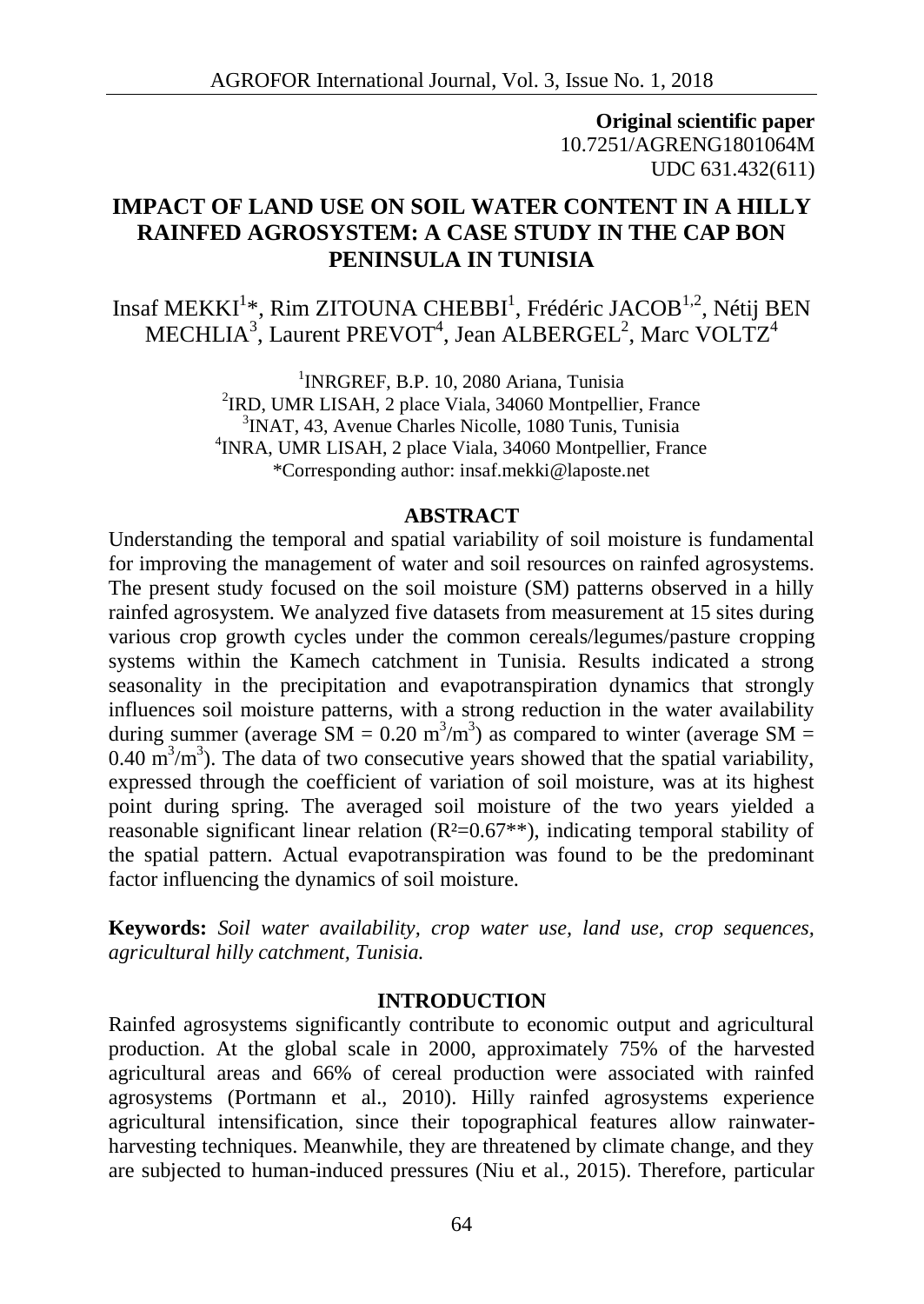attention should be given to the management of upstream agrosystems, so that land degradation is reduced, crop rainwater consumption is more efficient, and downstream water availability and quality are improved. Among the various drivers to be considered when addressing management of upstream agrosystems, an important factor is soil water storage, so-called green water resource (Rockström et al., 2010). Soil water content plays a key role in hydro-agricultural processes, including partitioning of precipitation between runoff and infiltration, percolation towards aquifers, soil evaporation and plant transpiration, crop functioning and related biomass production, as well as transport of chemical and biological soil constituents (Endale et al., 2006; Hébrard et al., 2006; Mekki et al., 2006; Pan et al., 2008; Zucco et al., 2014). Therefore, reliable information on soil water content is needed, in relation to agricultural practices, so that it is possible to assess the impact of management strategies (Chen et al., 2008). Land use significantly affects soil water content through changes in hydrodynamic properties and in evapotranspiration rates (Hu et al., 2010; Wang et al., 2013). Thus, several studies have shown that inappropriate land uses have negative impacts including deforestation, overgrazing, and deficient agricultural practices, leading to soil erosion, salinization and vegetation degradation, as a consequence of drastic changes in the water balance (Pla, 2006). The effects of land use on soil water variations have been investigated via statistical analysis or simulation with physical-based models combined with measurements (Chen et al., 2008; Hu et al., 2009; Romano, 2014). Beyond existing studies, accurate field measurements of soil moisture depletion are scarce and only few experiments allowed to analyze the influence of land use over whole growing seasons and crop sequences. In this context, the main purpose of this paper was to study the spatio-temporal patterns of soil moisture within a hilly rainfed semi-arid Mediterranean agrosystem. We attempt to deepen our understating of the impact of land use on soil moisture.

## **MATERIALS AND METHODS**

## Study site and experimental design description

The study site is the Kamech catchment located in northeastern Tunisia. It is an agricultural hilly catchment, 2.6 km² in size, with elevations ranging from 100 to 200 m. It is an area of ongoing research efforts and part of the long-term collaborative environmental research observatory labeled ORE OMERE (http://www.umr-lisah.fr/omere). The climate is Mediterranean semi-arid to sub humid. Annually averaged precipitation is 680 mm, with very dry summers (75% of the total annual rainfall occurs between October and April). Annually averaged Penman-Monteith reference crop evapotranspiration is 1366 mm (Zitouna-Chebbi et al., 2017). The predominant soils are cambisols, covering 46% of the catchment. Luvisols and Vertisols cover about 26% and 10%, respectively. Regosols, which are thin and commonly associated with pasture and shrubs, cover about 18%. The catchment is characterized by a diversity of land uses, which are associated with a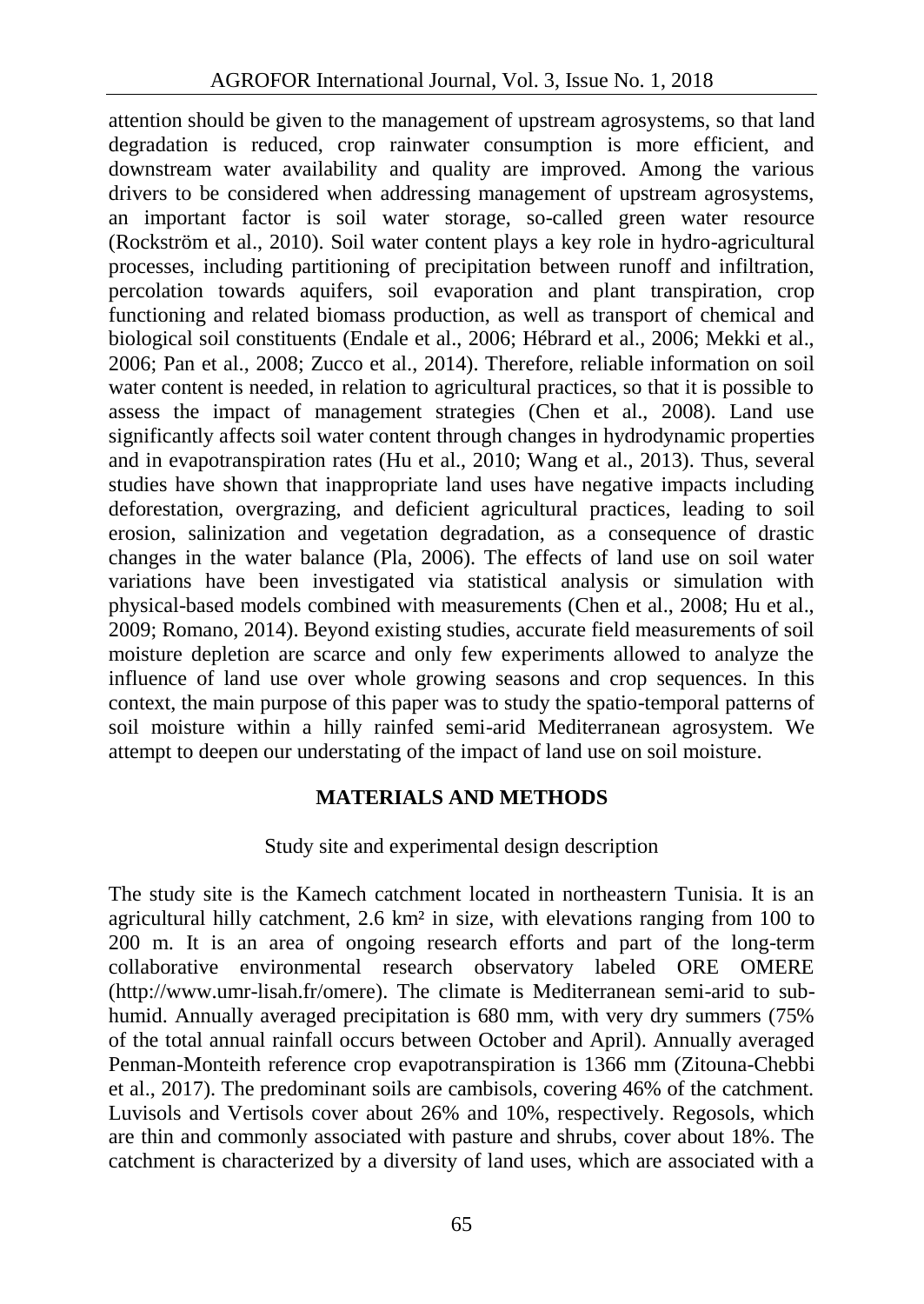large diversity of agricultural operations and overland flow fluxes (Mekki et al. 2006). Agricultural land use includes rainfed cropping systems (cereals, legumes, vineyards and fallow), and pasture systems (pastures-annual and pastures-shrubs). The most common crops are winter cereals (wheat, triticale, oat and barley), and legumes (fababean, chickpeas, peas, fenugreek). Data collection included five extensive sets of measured soil moisture profiles. The first 2-years period (Y1: 2000-01 and Y2: 2001-02) included successions of winter crops (cereals, legumes) and pastures (annuals and shrubs), and a vigneyard. For the growing seasons of years Y3 (April to June 2004), Y4 (January to June 2005) and Y5 (April to July 2006), land use plots include winter crops (cereals, legumes) and pastures (annuals and shrubs).

#### **Measurements**

Climatic data were obtained from the met station located at the catchment outlet since 1994 and they were used in the current study to estimate Penman-Monteith reference evapotranspiration  $(ET_0)$ . During the Y1 and Y2 growing seasons, soil moisture profiles were collected using a neutron probe (Solo 25, Nardeux, St- Avertin, France) from a steel access tube installed in the center of each plot. The neutron probe measurements were expressed in volumetric water content, after calibration against gravimetric water content measurements taken nearby the access tube and soil bulk densities measured with a gamma-density probe (Solo 40, Nardeux, St-Avertin, France). The field experimental and the resulting datasets are detailed in Mekki et al. (2006). For the Y3, Y4 and Y5 growing seasons, gravimetric measurements of soil moisture were conducted on five different types of land use plots, selected according to soil type and topographic position. Actual evapotranspiration (ETa) was estimated as the residual of the water balance:  $ETa =$  $P + S - R$ , where P is the precipitation amount, R is the runoff amount, and  $\overline{S}$  is the variation of the soil water storage in the 0-100 cm soil depth layer between the two dates. During years Y3 to Y5, eddy covariance (EC) stations were installed on some of the plots, allowing direct measurements of the actual evapotranspiration (Zitouna-Chebbi et al., 2012, 2015).

### **RESULTS AND DISCUSSION**

### Climatic conditions

The climatic conditions for the 5 years are summarized by Figure 1. Only the February to June sub-periods are presented, since most of the crop cycle occurs during these periods. The driest year was Y2. The precipitations mainly occurred during the winter months and Monthly rainfall varied between 120 mm in February and 2 mm in June. Reference evapotranspiration had an opposite dynamic, increasing from 2 mm/day in February to 7 mm/day in June.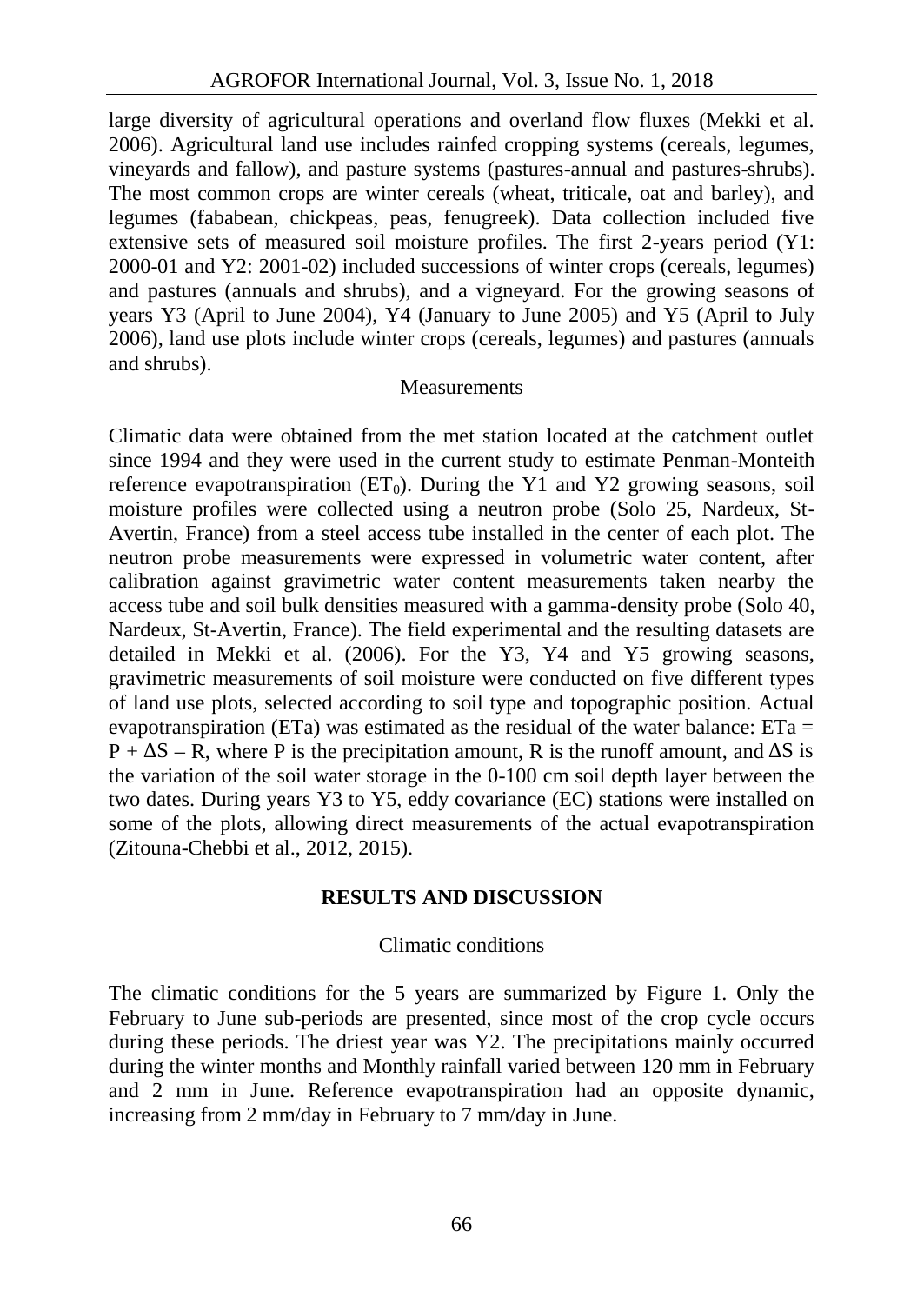

Soil moisture and crop evapotranspiration (ETa) dynamics

Figure 2 presents the temporal evolution of the averaged soil moisture during the years Y1 and Y2, for the different types of land use. For each plot, the soil moisture profiles were averaged over to 0 to 1 meter depths. As can be seen, the averaged soil moistures exhibit very similar temporal patterns on the different sites. There is a very significant and fast replenishment of the soil water content after the rainfalls, whereas the decrease in soil moisture after rainfall was gradual and evidently maximum at the end of the dry season. The profiles refill in January of Y2 after a significant accumulation of rain water within the soil during the August- December period in Y1. The soil moisture dynamics varies according to the development stages of the crop. The soil moisture in the vineyard plot remains at a value of 40% during the dormant period and only starts to decrease by end of May with the development of the vegetation and of root extraction. In contrast, the other land uses, like pastures and annual crops, whose vegetation was already developed in January, exhibit a decrease in soil moisture starting in February. The site on pasture-shrubs had the lowest soil moisture content, which should be related to the higher root depth. We observed large differences in soil water dynamics among the fababean, wheat, oat, and triticale. This could be caused by (i) differences in the growth periods of the different crops and the larger vegetation cover of cereals compared to fababean, (ii) the varying evapotranspiration of the different plants and (iii) management effects (e.g., planting date, tillage and fertilization). We noted that the development of winter wheat was completed by the end of June or beginning of July, whereas fababean and oat start their growing cycle later in the year and were harvested in May. The lower soil moisture in oat may also be attributed to the sandy texture of soil, with a lower water retention capacity. The low soil moisture at the start of the inter-crop periods directly results from the plant water uptake during the previous crop cycle. The results show that evapotranspiration is the predominant factor influencing soil moisture dynamics. Evapotranspiration differs significantly in relation to land use, soil properties and climatic conditions. This finding confirms results of previous work. Korres et al. (2015) found a homogenizing effect of the uniform vegetation on forest site,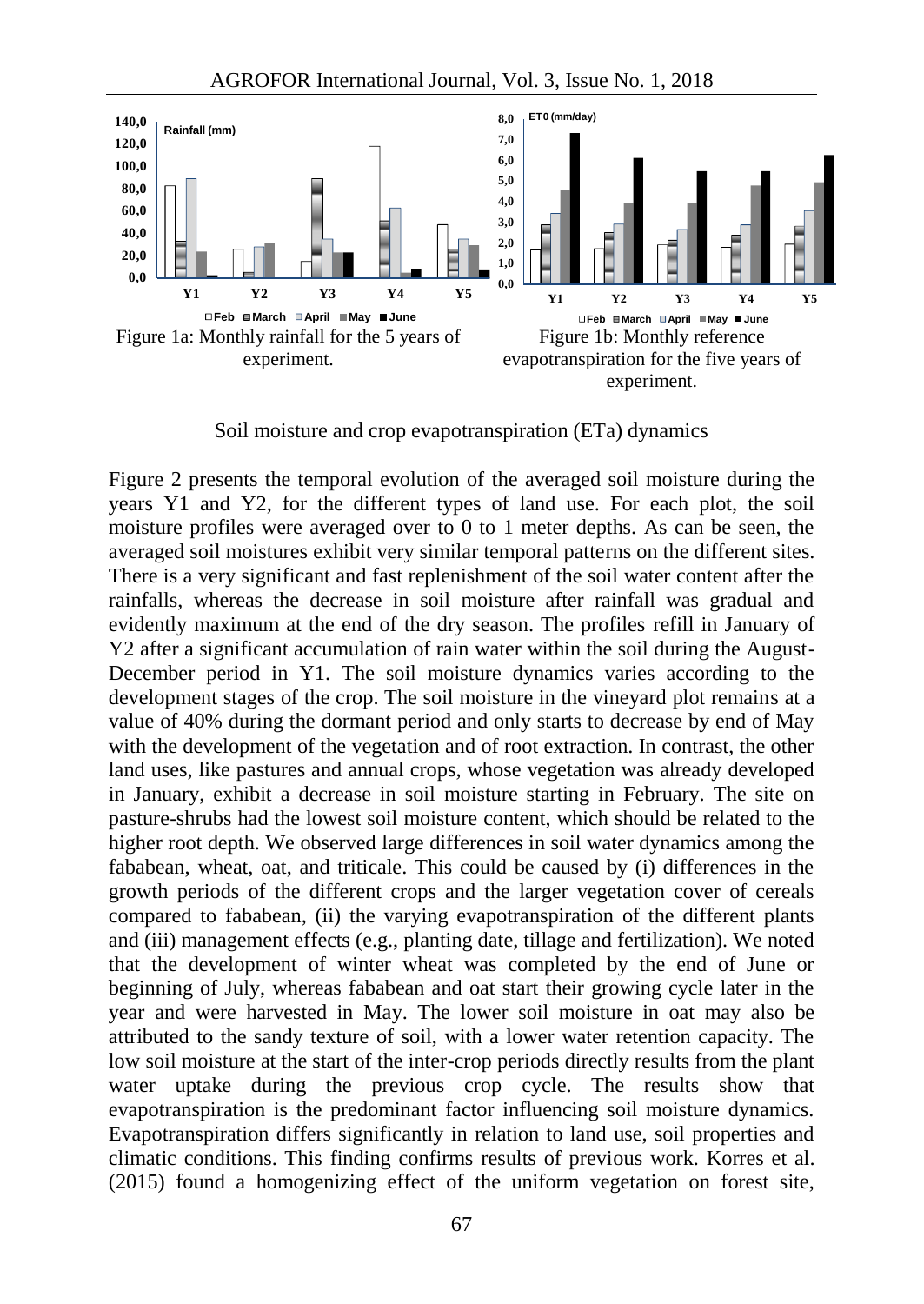contrary to cropped areas, where the shifted periods of maximum water uptake of various crops located on various fields generated an increase of spatial variability in soil moisture patterns.



Figure 2. Temporal variations the averaged soil moisture under different land uses, during the years Y1 and Y2: (a) annual crops and (b) pastures and vineyards. For each date, soil moistures were averaged over the 0 to 1 m depth profiles and expressed in %.

The mean soil moisture ranged from 9 to 32%, with an average value of 18.5%, during year Y1 and it ranged from 11.5 to 25.5%, with an average value of 18.5%, during year Y2. In order to analyze the evolution of the soil moisture at the catchment scale, the soil moisture measured at different locations were aggregated at each date, and Figure 3 presents the temporal evolution of the resulting averaged soil moisture and of its spatial variability, represented by the coefficient of variation (CV). For the two consecutive growth cycles (Y1 and Y2), the spatial variability of soil moisture was maximal between march and may, with a CV reaching 0.25. This period of large spatial variations corresponds to the period over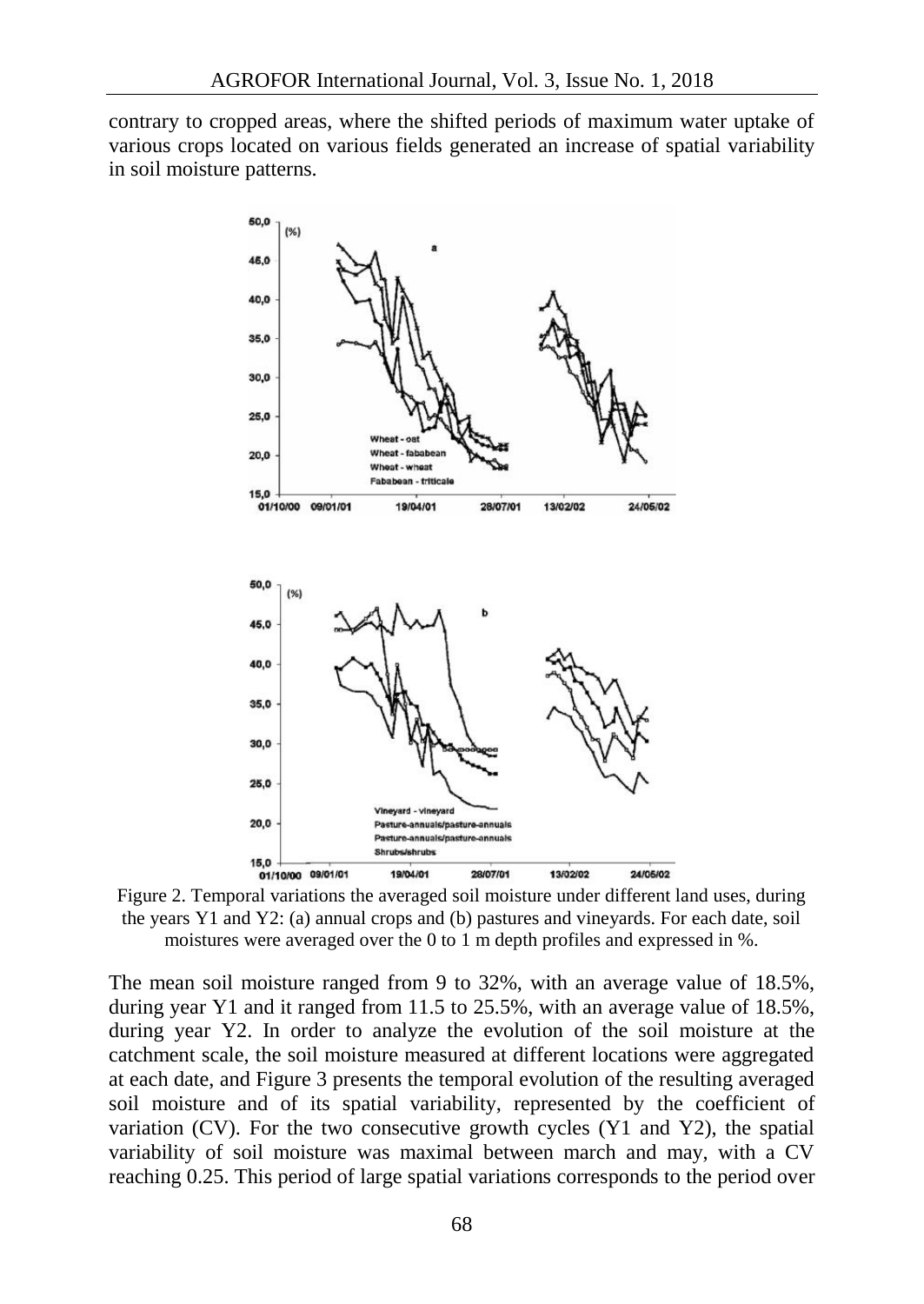which root water extraction is the highest and can vary largely between the crops due to differences in canopy extension as well as in rooting patterns. During the dry summer season and during winter, the spatial variability of soil moisture is much smaller. Indeed, during these periods, the water consumptions by most crops is low because either the evapotranspiration demand is low or the crop are no longer active. During these periods, crops do not appear to influence soil moisture dynamics very much from a quantitative point of view, differences between plots are then restricted and are more likely driven by soil texture. As shown by Korres et al. (2015) for a catchment with heterogeneous agricultural use, autocorrelation lengths are: i) short within the growing period of different crops, and caused by land use patterns, and ii) long outside of the growing period, and mainly caused by large scale patterns of soil properties. During summer (dry soils) and winter (wet soils), the variability of soil moisture content was low. Conversely, the spring season corresponded to high rates and large variability of crop water consumption. Accordingly, the spatial variability of soil moisture between the various land uses was also at its highest point during this short period, as previously observed by Hebrard et al. (2006). Land use and agricultural practices are the main factors affecting soil surface conditions and controlling soil moisture. These controlling factors can be more easily identified when different locations within a catchment are compared, especially in areas where soil and vegetation spatial heterogeneities are important (Williams et al., 2004). Here in a semi-arid environment, the spatial variability of soil moisture is mainly locally controlled. This was also shown earlier by Hebrard et al. (2006) in a vineyard catchment located in the south of France. Figure 4 compares the averaged soil water storage at each plot, between the two growing seasons (Y1 and Y2). The averaged soil moisture of the two years yielded a reasonable significant linear relation  $(R<sup>2</sup>=0.67**)$ , indicating temporal stability of the spatial pattern. A strong linear correlation is observed on Figure 4, meaning that the driest and wettest plots remain the same during the two years.



Figure 3. Mean soil moisture (%) and coefficient of variation at the catchment scale: (a) Y1 and (b) Y2.

Figure 4. Regression analysis of average water storage (%), in the soil layer 0-1 m, between Y1 and Y2.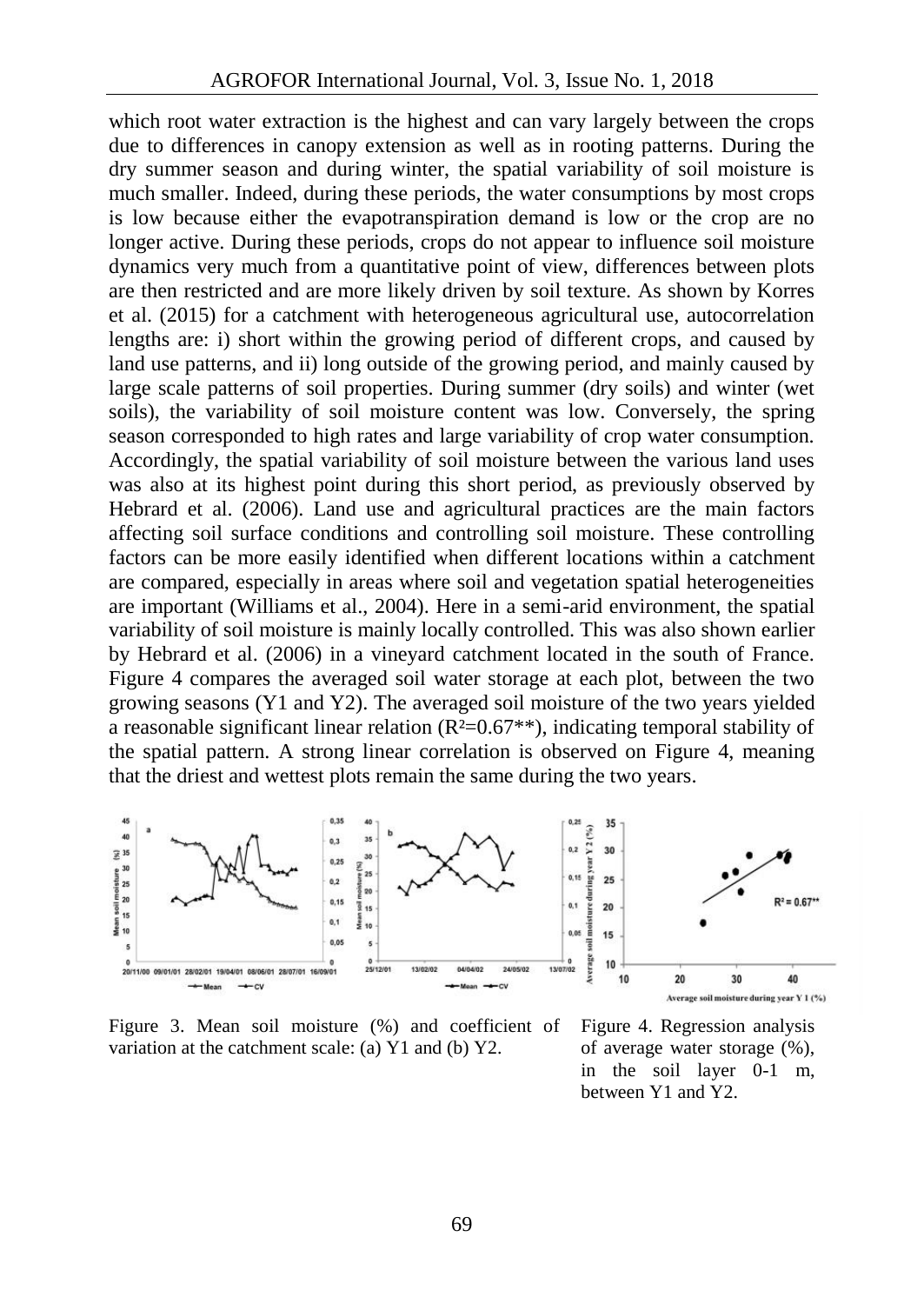# Variation of mean soil water content profile for different land uses

The variation of mean SWC profile within 0-100 cm is shown in Figure 5, for three periods: [January 2001 - August 2001], [January 2002 - May 2002], and [April 2006 - July 2006], and for different land uses. The mean SWC profile significantly changes with field location within the hill slope, as well as with soil thickness, as previously observed by Qui et al. (2001). Inspection of the 2001-2002 data shows that the pasture sites had the lowest mean SWC profiles and that the largest mean SWC profiles were found on chickpea and pea. We observed increasing and waving trends of soil moisture changes with depth, which is consistent with previous results from Fu et al. (2003). This was ascribed to the high evapotranspiration as compared to the rainfall amount, to the differences in soil physical properties and in root vertical distributions. The increasing type corresponded to the annual crops. The waving type was observed and pastures (mainly shrubs) and vineyard. For pasture on vertisols (field P11), soil moisture varied greatly and was strongly affected by preferential flows of water within shrinkage cracks in the root zone, these shrinkage cracks being observed on swelling soils during drying periods. For the [2005-2006] season, we observe that the wheat crop on plot H located on the rim bottom near the watercourse bed, with deep soils depicts larger mean SWC profiles than those observed on the plot M that is located on the rim top with medium soil thickness. The fababean was located on plot L, a plot having the same characteristics than plot M. However, the fababean shows relatively large mean SWC profile. This difference was ascribed to a larger wheat fraction cover and consequently to a larger evapotranspiration rate. The mean SWC observed on pasture was the lowest.

The monthly ETa values over the period of February to June were estimated either by a soil water balance approach or by eddy covariance according to the available observed data. The period analyzed here can be considered representative of crop growth conditions at this time of year. The cropping periods were marked by increases in ETa, which was consistent with the observed decrease in soil moisture and canopy growth. Mean daily ETa keeps value lower than 3 mm/day mainly during the winter-spring seasons. During April, ETa was higher during year Y1 than during year Y2. When soil water was available, the mean ETa could exceed 4 mm/day for wheat and legume plots. The maximum observed ETa (5 mm/day) occurred during the maturity stage of wheat, with a large spatial variation (3 mm/day). The natural vegetation showed high ETa during May. After harvest of legumes crops in late spring, the evapotranspiration amounts were significant on bare soils in rows, when weed development was noticeable and soil moisture still available. We observed differences in ETa between seasons up to 60% in 2001 and 2002 seasons and of 40% in 2006 season.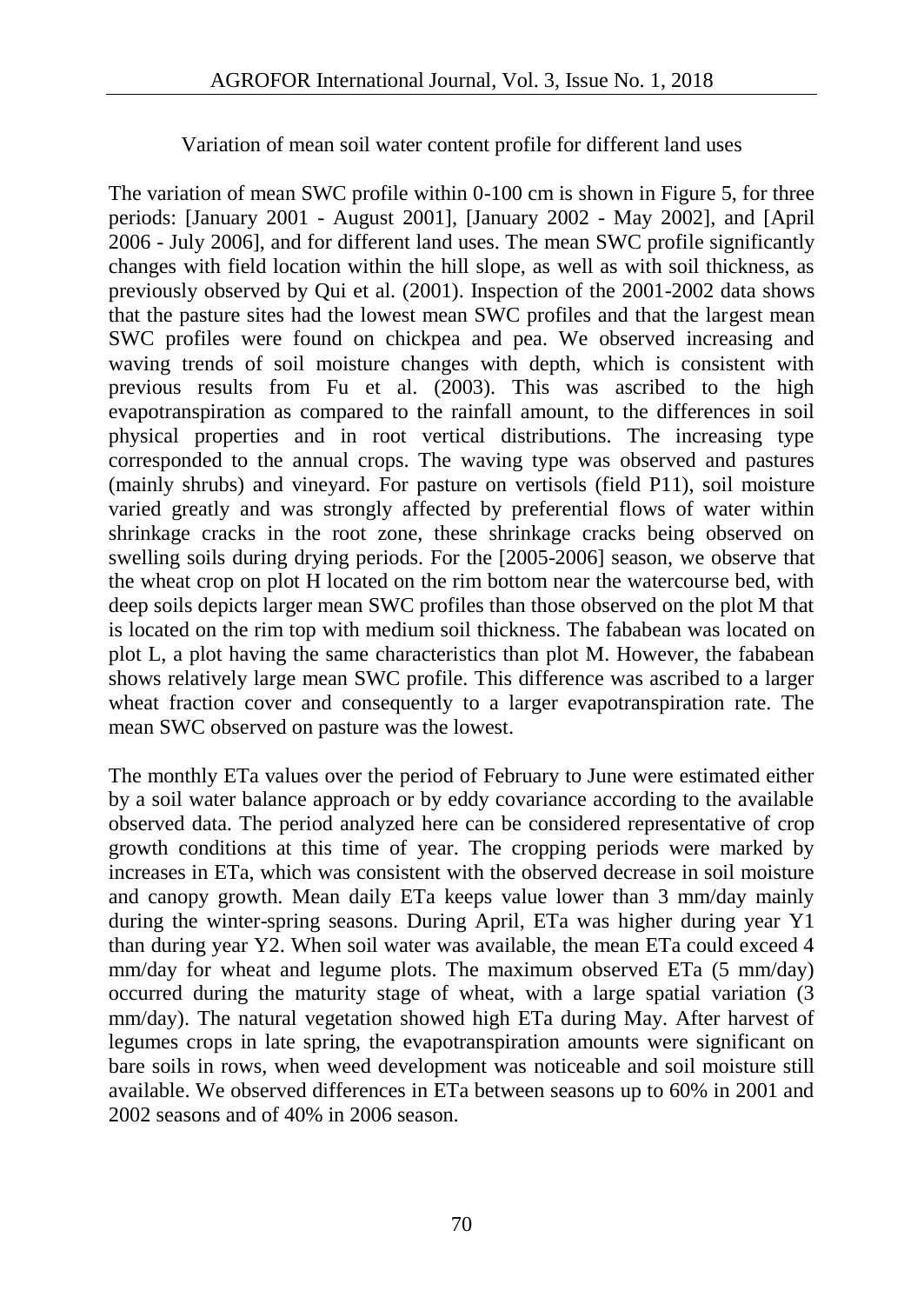

Figure 5. Variations of mean soil moisture profile in different seasons and land uses.

Impact of land use on water balance partition

Point scale water balance over the  $0 - 1$  m depth layer was obtained by integrating the soil moisture profiles. A large between-plot variability of rainfalls was observed. There was no runoff for most of the sites, the observed amounts corresponding to less than 10% of the annual rainfall. The observed amount of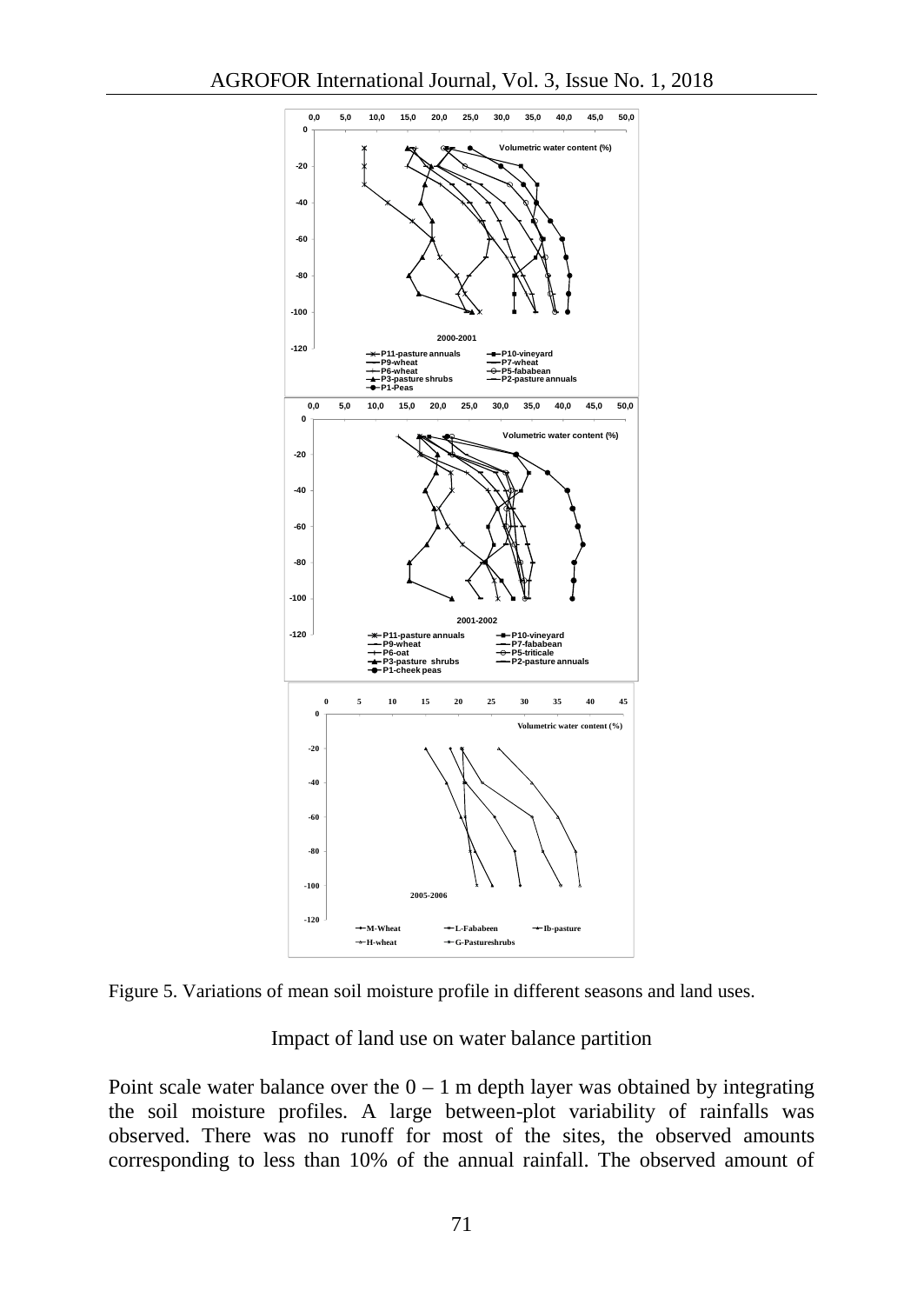available water at a given date was also variable, which could be explained by the spatial variation in soil retention capacity, infiltrated rainfall amounts and evapotranspiration fluxes. The amount of available water ranged from 160 mm to 290 mm following the observation time and the location. The amount of available soil moisture at the end of summer ranges from 0 mm to 55 mm during Y1. A larger variability was found in the soil water storage changes (∆S) calculated from the observed soil moisture. The available soil moisture varied in relation to land use and crop succession. The observed reference evapotranspiration  $(ET_0)$  for the whole experimental period was equal to 4.4 mm/day during Y1, 2.2 mm/day during Y2, 2.9 mm/day during Y3, 3.9 mm/day during Y4, and 1.6 mm/day in Y5. This is consistent with previous findings that during summer months, evaporative demand is high and tends to be relatively small in winter season. Despite drought conditions during summer, bare soils following annual pasture and legumes provide larger amounts of soil water as compared to soils with annual crops. During the wheat growing periods, the soil with medium or low soil thickness remains dry in Y1, Y2 and Y5 due to water use by wheat crop. The results show that annual rainfall is mainly converted into actual evapotranspiration (ETa) during the growing cycle for different land uses. Therefore, ETa is the predominant factor that influences the soil moisture dynamics. The average ETa for the whole experimental period varied from 1.6 to 2.4 mm/day in Y1, from 1.2 to 2 mm/day in Y2, about 1.3 mm/day in Y3, about 2.1 mm/day in Y4, and from 0.6 to 1.6 mm/day in Y5. We observed differences up to 60% in Y1 and Y2 seasons and of 40% in Y5 season. The agreement between the methods measuring ETa (water balance vs. EC) was found to be satisfactory at the cropping cycle scale, whereas large differences were observed at daily and monthly timescales.

### **CONCLUSION**

The main purpose of this paper was to study the spatio-temporal patterns of soil moisture within a hilly rainfed semi-arid Mediterranean agrosystem. We attempt to deepen our understating of the impact of land use on soil moisture. Precipitation and evapotranspiration exhibited significant seasonal variations on the studied site, influencing the temporal patterns of soil moisture. Accordingly, the spatial variability of soil moisture between the various land uses was also at its highest point during this short period. Here in a semi-arid environment, the spatial variability of soil moisture is mainly locally controlled. The results show that evapotranspiration is the predominant factor influencing soil moisture dynamics. Evapotranspiration differs significantly in relation to land use, soil properties and climatic conditions. We observed differences in ETa between seasons up to 60% in 2001 and 2002 seasons and of 40% in 2006 season. However, we have just begun to investigate how changes in land use might affect the distribution of soil moisture profiles and the evapotranspiration patterns in semi-arid rainfed agrosystems. At a wider scale, the effect of land use on the water balance is very complex and it remains difficult to determine which other environmental factor could affect spatial and temporal variability. Despite this limitation, the coupling of soil moisture and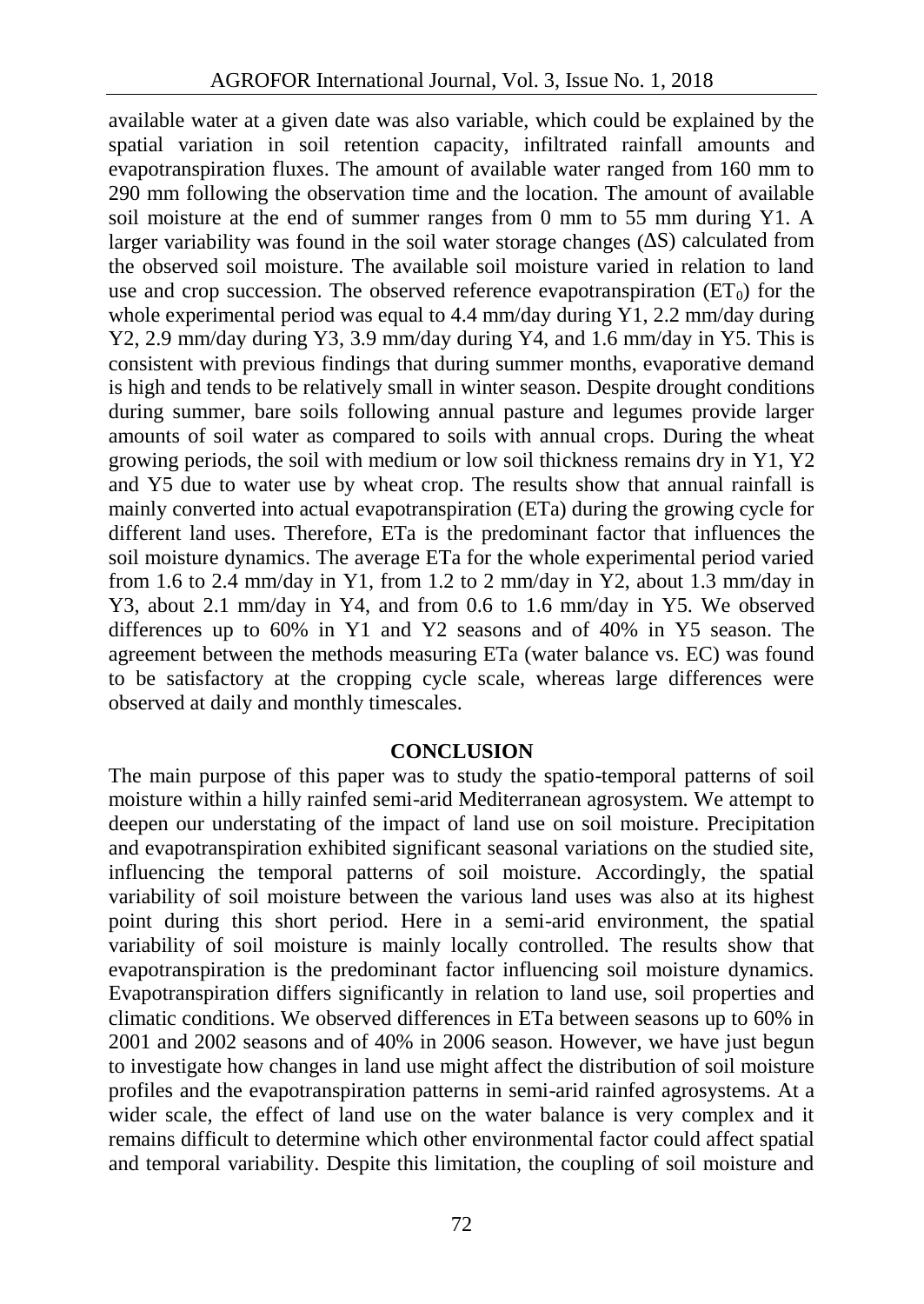evapotranspiration measurements clearly complement each other, contributing to the understanding of the variability of soil moisture, and suggest that land use exercises a dominant influence on the spatio-temporal patterns, and therefore, on the continuity of hydrological pathways at the catchment scale. This has two main implications in water management of rainfed agrosystems, which can lead to positive environmental impacts on surrounding ecosystems. One is the possibility to control in part runoff and downstream water yield, by choosing appropriate agricultural practices. Second, is the possibility to control the amount of green water. Therefore, the following actions are recommended. Ideally, land use in rainfed agrosystems should be optimized to an efficient use of rainwater. Considerable differences occur with different crop sequences. During initial development of plants, soil water storage directly results from the plant's water uptake during the previous crop cycle. The high soil moisture at the start of the inter-crop periods is accessible to the successive crop. Crop management should be compatible with soil water availability and take into account the beneficial effect of crop sequences as a management strategy. Finally, crop transpiration generates high ETa over short time periods, thus accounting for crop type to accurately estimate ETa amount and temporal dynamic, which are both critical to properly represent land-surface atmosphere interactions.

### **ACKNOWLEDGEMENTS**

Financial support for this study was provided by: i) the French Research Programs IRD project JEAI-Jasmin and the ORE OMERE, and ii) the E.U Research Programs HYDROMED (STD4, INCO) and the Seventh Framework Program IRRIMED.

## **REFERENCES**

- Chen W., Shen Y.Y., Robertson M.J., Probert M.E., Bellotti W.D. (2008). Simulation analysis of lucerne–wheat crop rotation on the Loess Plateau of Northern China. Field Crops Research 108, 179-187.
- Endale, D. M., Fisher, D. S., Schomberg, H. H., (2006). Soil water regime in space and time in a small Georgia Piedmont catchment under pasture. Soil Sci. Soc. Am. J. 70, 1-13.
- Fu B., Wang J., Chen L., Qiu Y. (2003). The effects of land use on soil moisture variation in the Danangou watershed of the Loess Plateau, China. Catena 54, 197-213.
- Hébrard, O., Voltz , M., Andrieux, P., Moussa, R. (2006). Spatio-temporal distribution of soil surface moisture in a heterogeneously farmed Mediterranean catchment. Journal of Hydrology, 329, 110-121. doi:10.1016/j.jhydrol.2006.02.012.
- Hu, W., Shao, M.A., Wang, Q.J., Fan, J., Horton, R. (2009). Temporal changes of soil hydraulic properties under different land uses. Geoderma 149, 355-366.